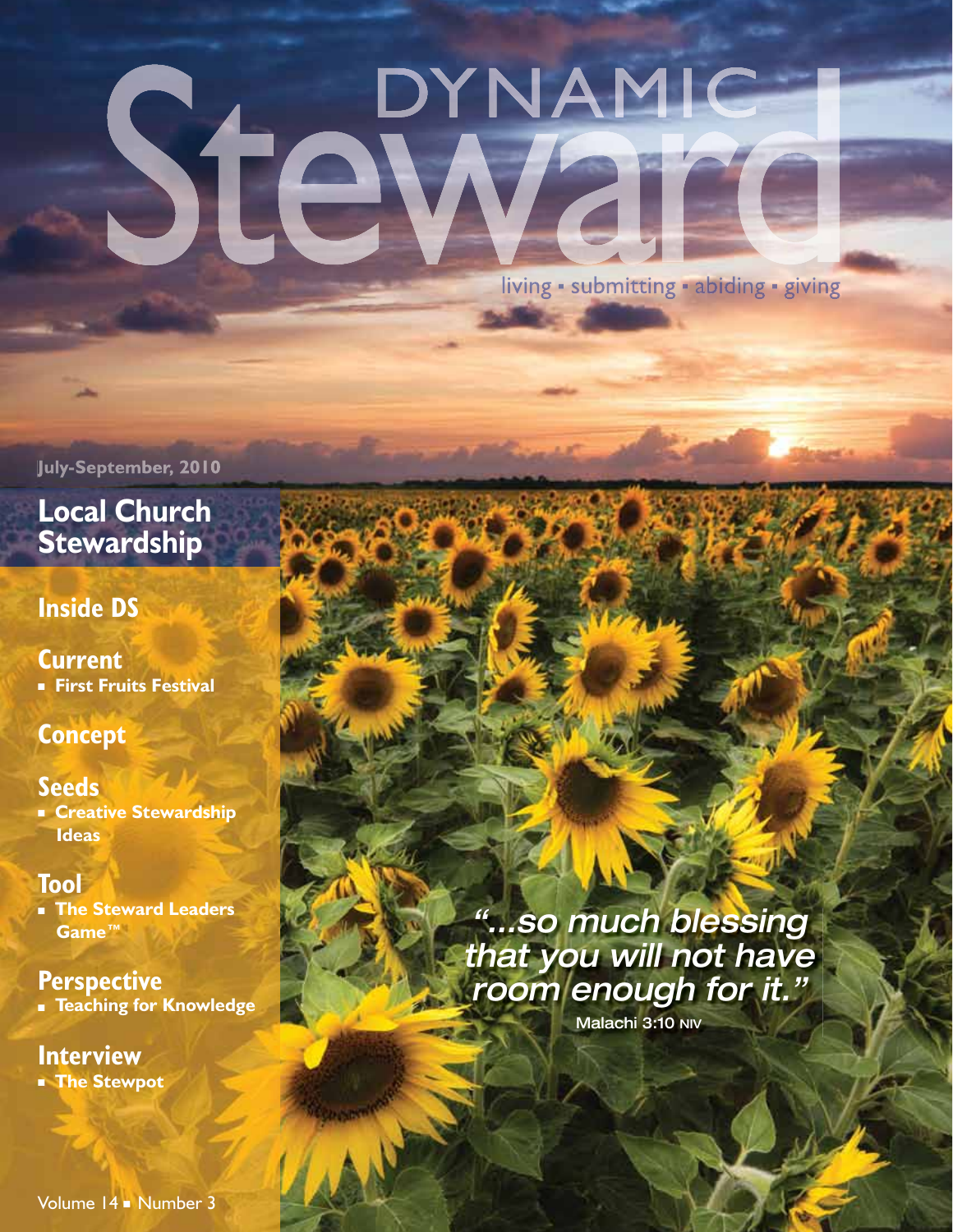### **DYNAMIC Stev**

#### **Exploring partnership with God**

**Dynamic Steward grants permission for any article (not a reprint) to be printed, for use in a local church setting such as small group, Sabbath school, or classroom.** 

**The following credit must be given: Used by permission of Dynamic Steward. Copyright © 2010.** 

**Specific permission must be obtained for any other use.** 

**Dynamic Steward is published quarterly by the Stewardship Department of the General Conference of Seventh-day Adventists®.**

**12501 Old Columbia Pike Silver Spring, MD 20904 USA voice: 301-680-6157 fax: 301-680-6155 e-mail: gcstewardship@ gc.adventist.org editor: Ovando-GibsonM@ gc.adventist.org url: www.Adventist Stewardship.com**

#### **EDITOR:**

**Maria Ovando-Gibson**

**ASSISTANT EDITOR: Mary Taylor**

**EDITORIAL ASSISTANT: Johnetta Barmadia Flomo**

**CONTRIBUTING EDITORS: Mario Brito Micah Choga Raafat Kamal Marapaka Joseph Jean-Luc Lézeau Miguel Luna Wendell Mandolang Kigundu Ndwiga Mario Niño Miguel Pinheiro Erika Puni G. Edward Reid Joseph Talipuan**

## inside ds

cal church. What do these two words bring to mind?<br>Are they connected to a past experience, building or<br>relationships? Or perhaps related to present church<br>responsibilities and programs? Other names for the local ocal church. What do these two words bring to mind? Are they connected to a past experience, building or relationships? Or perhaps related to present church church that we might also use are house of worship or faith community. What is certain is that the local church welcomes its members, coming as a true representation of its neighborhood and regional community.



This issue highlights the topic of stewardship education in the local church. Today, the pioneering efforts of our de-

nomination have made a substantial difference in our awareness as stewards of our health, minds (education) and spiritual knowledge. However, we acknowledge that our current world conditions, its practices, attitudes and views have influenced what we consider to be inclusive of the realm of stewardship.

This is confirmed in the well noted research of George Barna who points out that statistics tell us that there is no longer a marked difference between many believing church members and non-believers in lifestyle practices, choices and attitudes.

Where in our lifestyle choices do we most reflect our faith (beliefs) and understanding of how we view the role of stewardship in our lives? A clue is found in the reformer Martin Luther's observation about conversion. He stated that there are three conversions necessary for the Christian life: conversion of the heart, conversion of the mind, and lastly conversion of the pocket book.

Our challenge of stewardship education in the local church therefore lies in connecting Biblical premise with lifestyle and the transactions of everyday life; in a manner that reflects our devotion to the Owner, and faithfulness in how we manage His economy.

Our first article presented by Pastor Marcos Bomfim, First Fruits Festival portrays the history of a local church connecting its beliefs to their everyday life with outcomes of blessings and spiritual growth for all of its members, and extending to its local region and unchurched residents.

In this *DS* edition also, Pastor Sharon Terrell focuses on stewardship education for children and young adults with practical, inspiring examples for teaching and encouraging generous giving. Executive Consultant Randal Dick, shares an innovative and leading edge approach for stewardship education, both for high level and local level leadership, that extends in usefulness as well for local church members.

From a local church elder's experience, and as a stewardship educator, Texas Conference, Associate Treasurer Orville Ortiz, addresses the necessity of both knowledge of Biblical principles and practical, financial instruction for the local church.

Also included in this issue is an interview with Dr. Gordon Botting, stewardship director of the Pacific Union Conference and editor of the monthly local church bulletin insert, *The Stewpot*. Providing the history of this valuable stewardship resource, this interview also provides inspiration of the possibilities and solutions to the challenges of those in stewardship leadership positions.

Be encouraged―

Mario Dando-Gieson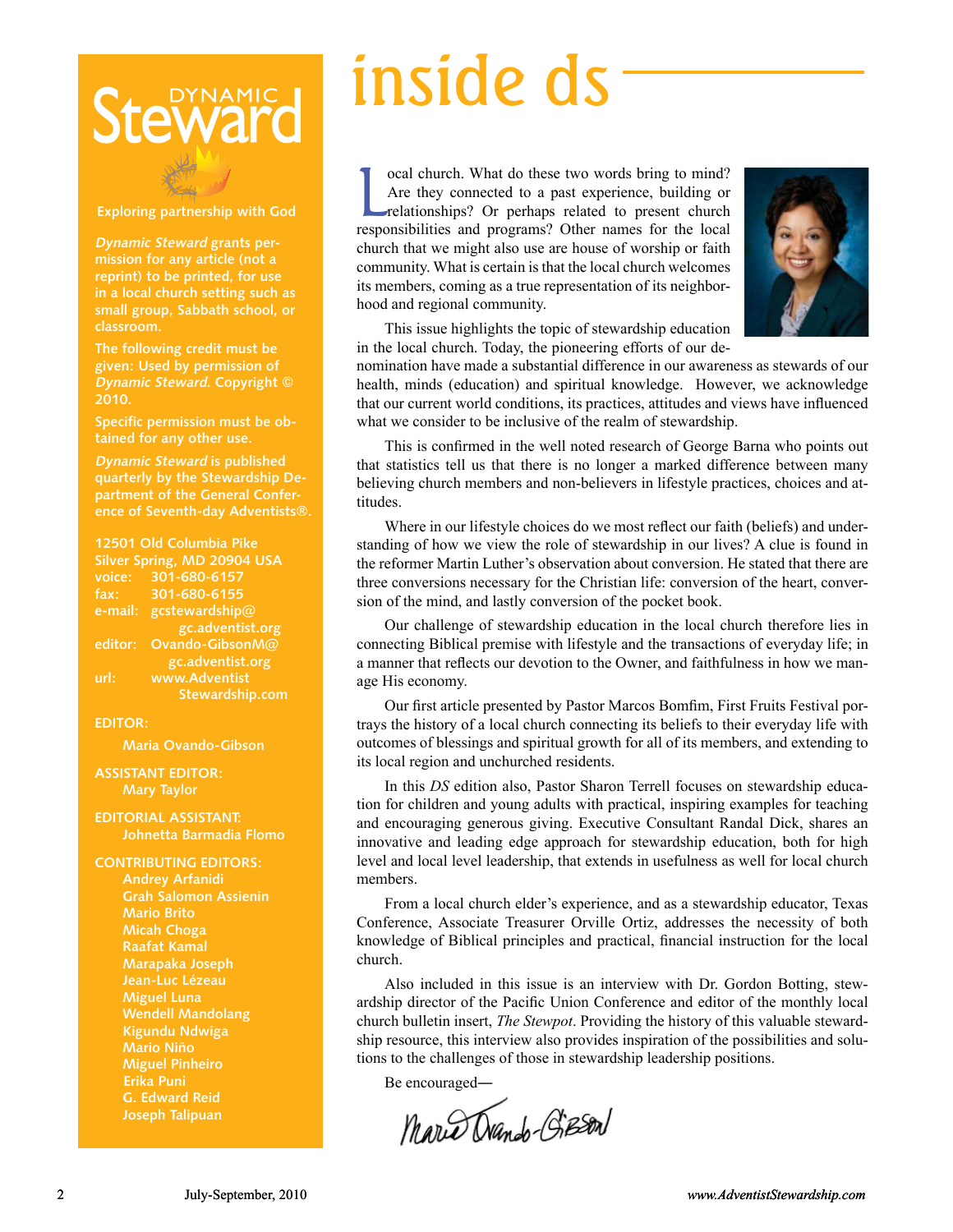## First Fruits Festival **Current**

It is Sabbath, early in the morning, on April 24, 2010. As in biblical times, cara-<br>vanning together are throngs of people, families, young and single alike, how-<br>ever without animals of burden, instead utilizing cars and t is Sabbath, early in the morning, on April 24, 2010. As in biblical times, caravanning together are throngs of people, families, young and single alike, however without animals of burden, instead utilizing cars and buses that swarm the located in western Parana, one of the more developed states in southern Brazil. The city is located about 500 km from the capital, Curitiba, and 300 km from the Iguazu Falls on the border, between Brazil and Argentina.

The purpose that brings together all of these 3,000 pilgrims is to participate in the seventh edition of the First Fruits Festival, organized and sponsored by a small church called Mamborê Countryside, a distance of about 12 km from Mamborê City. The church is situated, as the name indicates, amid rural properties of Adventists and next to the church is also located the smaller Adventist school of the Northern Parana Conference, with only five students! (This conference has 13 schools with a total of 5960 students).

The 75 Mamborê Countryside church members are mostly farmers, descendants of German immigrants who accepted the Adventist message nearly 64 years ago arriving from the furthest southern point of Brazil with their wagons in search for more land. Beyond organizing all the festi-



val and as an offering to the Lord, they also offer and provide the meal to all the 3,000 participants.

The members of this church are people who have learned to live simply and to work together as a community, sharing equipment and manpower. They plant mainly soybeans, corn and wheat, today reaching productivity comparable to the best global scores. As a result, the majority of them have exchanged wagons for large combines and pick-ups, and are living in spacious houses while sending their children to study at Brazil Adventist University (UNASP), a distance of about 1000 km.

The interesting thing is that all this prosperity, rather than withdraw them from



God, has led the church to stay even closer to Him. According to lawyer Ilson Gomes, leader of the Stewardship Department of Mamborê Countryside Church, and son-inlaw of Jair Zonemberg, one of the prosperous farmers of the church, "the members understand the principle that they do not own the land but are mere administrators who

*Continued on page 4*

#### *Marcos Bomfim*

*Director, Stewardship Family Ministers, and Health Ministries South Brazil Union Conference Curitiba, PR, Brazil*



*Born in a minister's home and serving 9 years as a district pastor in Sao Paulo, Brazil, Elder Bomfim has been working in the Stewardship Department for 15 years. In addition to this position, he also serves as director for Family Ministries and Health Ministries. His training as a family therapist helps him to better assist the church's families, whether by sermons, articles, blogs, DVD series or presenting the "Family Finances Seminar." Beyond the ministry, his other great passion is his family. His marriage to Mariluz da Silva Bomfim, educator and also trained as a family therapist, brought them two daughters: Luana, 22, and Alana, 20, who are now 6th generation Adventists, both studying nursing at Brazil Adventist University (UNASP).*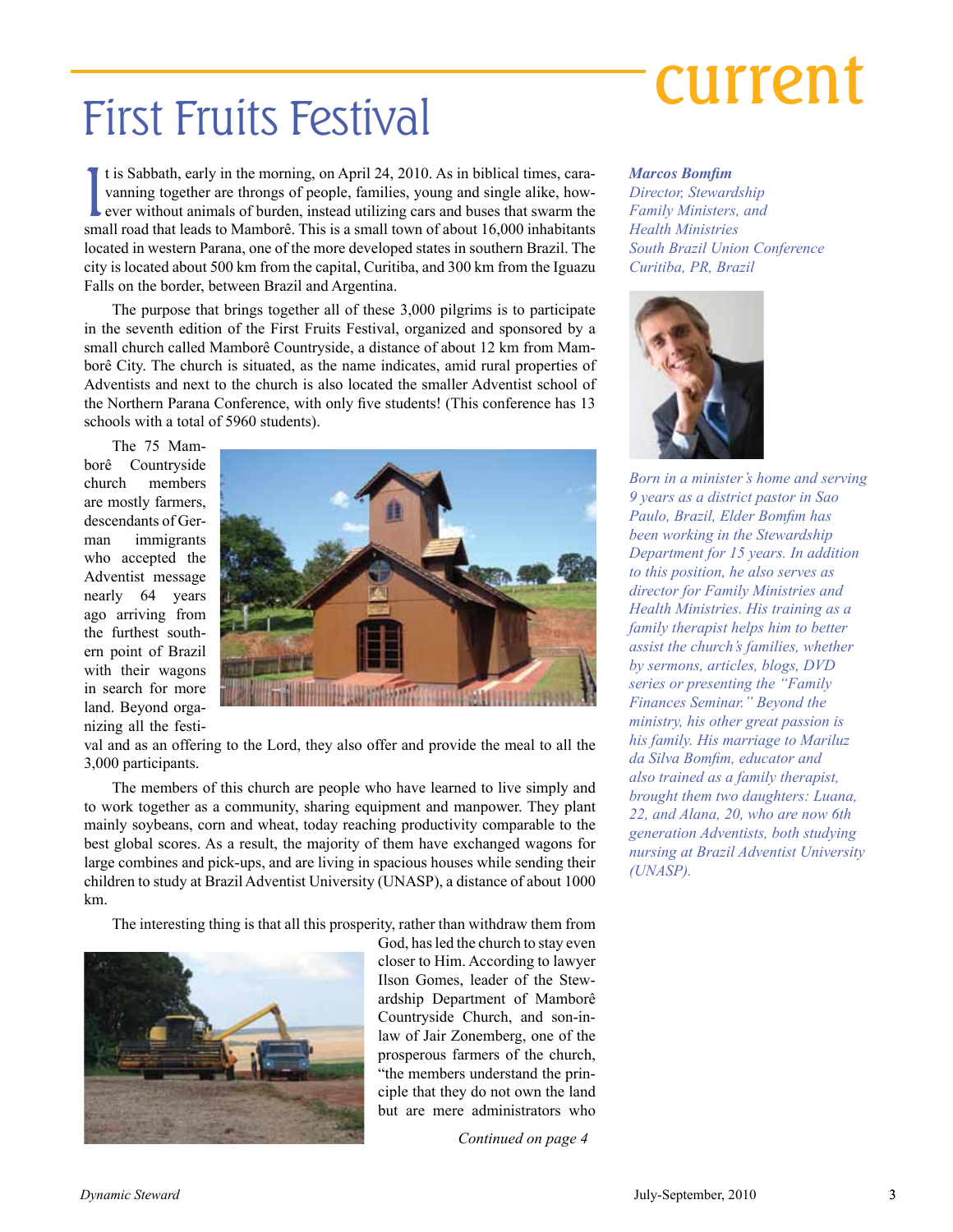### current

### First Fruits Festival (continued from page 3)

need to receive help from the Owner so that all things may happen."

According to Gomes, there was an occasion, for example, when the drought threatened to completely destroy the crops. Then during prayer service on Wednesday evening, all of the members prayed to God for deliverance, and He answered their prayers by sending the expected rain on Sabbath!

But the result is not good every time. There was a year when they almost lost the entire crop to frost. However, Gomes states that today, "the loyalty of members to the Lord no longer depends on prosperity or adversity, but on the principle that leads them to worship the Lord because He is the owner of everything."

This new phase in the church began in 2002 when led by Gomes the church started a strong stewardship program that emphasizes not only tithing but also the giving of offerings on a percentage basis (this system is called "the Covenant" in Brazil). So, in addition to tithing, each member is challenged to choose another percentage out of his or her income to dedicate regularly as an offering to the Lord, "in



proportion to the way the LORD your God has blessed you" Deut. 16:17 (NIV).

According to Gomes, the first step to establishing this program was to call the church board together and challenge each of its members to adopt the plan. "When the leadership adopts the program, things become easier," says Gomes. Nowadays, the members return an average of 7% of their annual salary as offerings, in addition to tithing. Gomes gives the credit to the full support of the church's leadership.

In the Church of Mamborê Countryside, the entire annual program of stewardship finds its climax just after the harvest, in the Feast of First Fruits, that today goes beyond the local church's frontiers and is attended by members of several other Adventist churches from that region, as well as by "friends" and "neighbors" of the church, as they call the non-members.

At the beginning of the year, congregations throughout North Parana Confer-

ence plan the trip to attend this event. Every year many big tents are erected on a plain near the church to accommodate the worshipers. However, this year (2010), the presence of a heavy rain a day before the feast made it impossible for traffic to travel on the unpaved road that runs through the 12 km between Mamborê and the Church of the Countryside. Thus, for the first time in seven years the feast was transferred to a gym in town.

In this First Fruits edition, the main decoration of the stage was one of the original wagons that was used by the pioneers to reach that place. Nationally known singers and preachers were also invited to participate in the program, including the visit of Pastor Jeffrey Wilson (director of Planned Giving and Trust Services of the General Conference). All administrators and many district pastors of the con-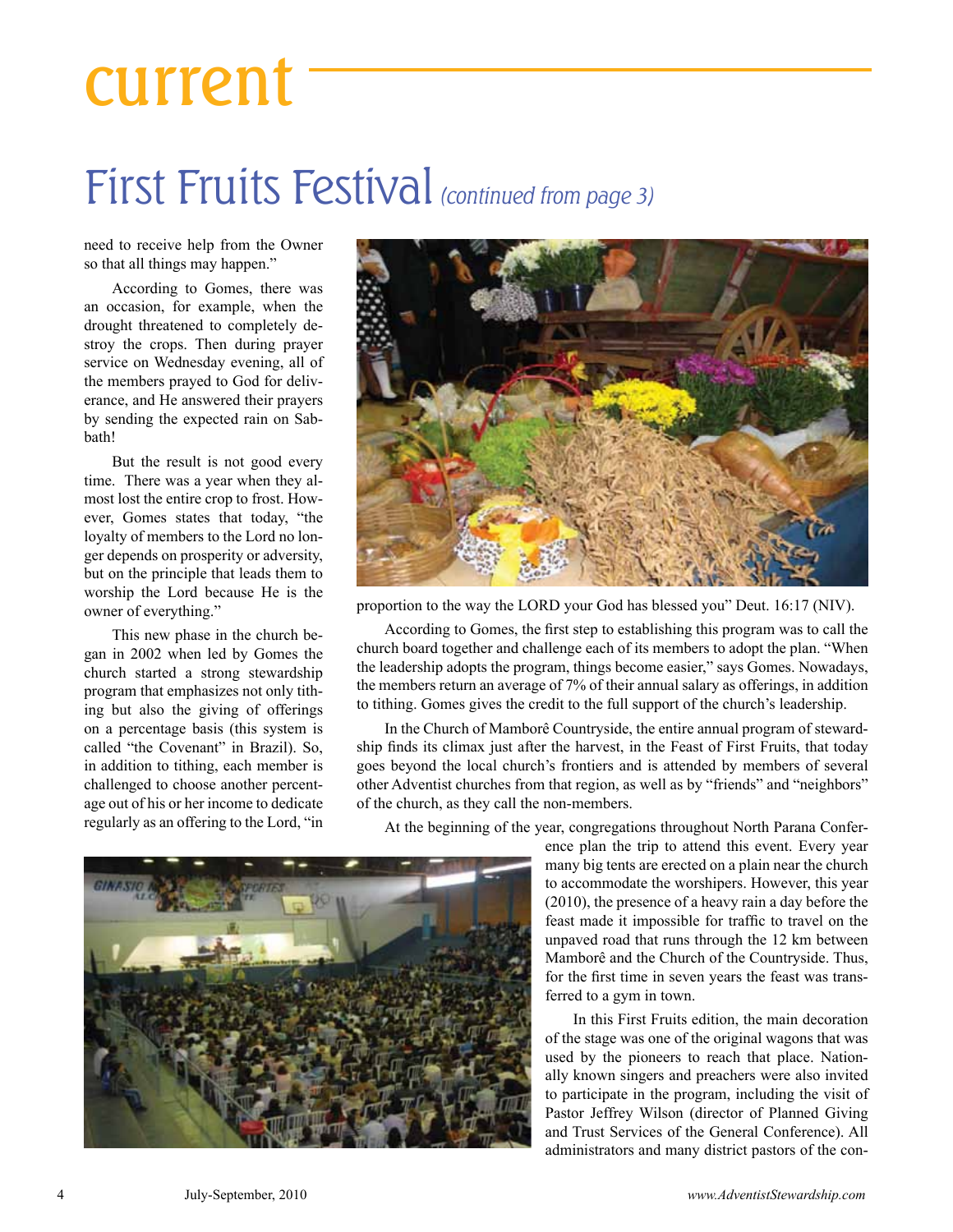## current

ference were present with their caravans, as well as the president and the treasurer of the South Brazil Union.

As always, the most important part of the festival is the moment that the Lord is worshiped with the offering of the First Fruits. While a child of each family recites a Bible verse (as Deut. 26:7-10, for example), the father, mother and other children (often including grandparents), parade down the hall bringing in their hands the land products that are deposited in the wagon, offering them to the Lord.

But these products are just outward symbols of surrender, commitment, and inward gratitude that are transmitted from generation to generation. This year, the most exciting moment was when Marisa and Edivaldo brought among their first fruits a basket containing the small, 7 month old Milena, that district pastor, Jackson Paroschi Correa, presented to the Lord in a ceremony of dedication. "We do not want this festival as

a merely theatrical act, as a symbolism, but as really as an act of worship. When I see, I learn. When my son comes with me, carrying forward a fruit, he believes that that moment is of God, that everything is God's [possession]," says Gomes.

Symbolism meets reality, when each family also brings an envelope containing the real tithes and offerings from that harvest. As both the church and each family has an account of grains in the cooperative, the families return both the tithe and offering in grains, which are transferred to the account of the church in the cooperative. Inside the envelope is only a proof of the transfer transaction. When the church sells the grain, a receipt of the value in Reais (Brazilian currency) is issued to the donor.

Yet, the Feast of the First Fruits is not the only program of the Stewardship Department that happens in that church. In fact, not only Mamborê Countryside Church, but all the 1720 congregations of the South Brazil Union plan to achieve each year at least the 10 items proposed by the program of certification and quality MC Plus (the first two letters, MC, are the initials in Portuguese for Mordomia Crista―Christian Stewardship, in English).

When the church finally achieves all those ten items, the pastor is invested with a pin, the church receives a plaque to be affixed in a visible place stating that it has achieved the certification, and the leader of Stewardship Department in addition to publicly receiving a certificate is also invested with a pin.

The pastor in whose district all churches have reached the certification is re-

quested to receive his MC Plus certificate in one of the plenary Union committees and also is interviewed in the annual two hours training program of Stewardship that is aired by satellite to all the congregations of the Union, (The 10 items of the program, along with ideas and





materials can be found in Portuguese on the blog for MC Plus, *www.mcplus. org.br*).

For Mamborê Countryside Church, the result of this involvement has been both spiritual and material growth. While many churches struggle with serious financial difficulties. Mamborê Countryside Church has since 2003 invested an equivalent in the American economy of \$40,000 for Path finders maintenance, and about \$30,000 in aid to other churches, only to list two cases. "We subsidize the salary of a Bible worker and all expenses of the church leaders when they need to travel to attend training sessions promoted by the conference or union," says Gomes. But most important of all is the growing realization that the main reason for tithing and giving should not be the sustenance of the Pathfinders, rebuild or build other churches, pay Bible workers or even send leaders for training, but rather worship the Lord, recognizing that everything is from Him and comes from Him.

*…the LORD heard our voice and looked on our affl iction and our labor and our oppression…. He has brought us to this place and has given us this land, "a land flowing with milk and honey"; and now, behold, I have brought the firstfruits of the land which you, O LORD, have given me.'*  Deuteronomy 26:7-10 (NKJV).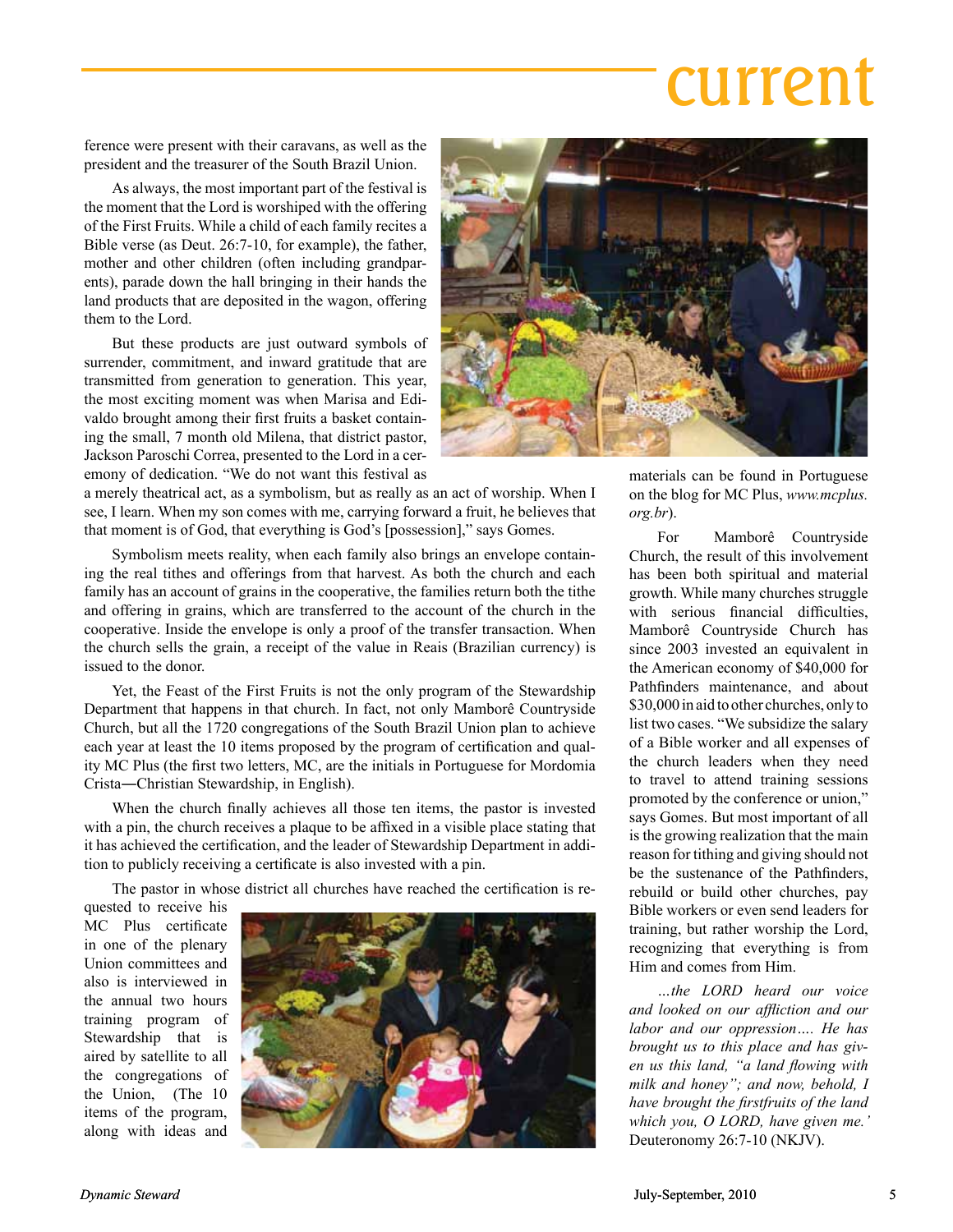## concept

### Stewardship and the Local Church

*Erika F. Puni***,** *Director General Conference Stewardship*





For Seventh-day Adventists, from the local congregation to the General Conference, in its structure the local church is the most important organizational unit. It's in the local church where Adventist members meet regularl or Seventh-day Adventists, from the local congregation to the General Conference, in its structure the local church is the most important organizational unit. It's in the local church where Adventist members meet regularly for tian ministry is done. It's in the local church where disciples are made, trained and nurtured. It's in the local church where rapport with the community is established, and bridges of understanding are built. It's in the local church where mission is promoted and where members are challenged for service. It's in the local church where offerings are received and tithe is returned; and it's in the local church where stewardship education takes place. In this article, I will share with our leaders key components (education, communication, and offering systems) of our stewardship strategy that are best implemented in the local church setting.

#### **Pastors are stewardship educators**

As spiritual leaders for the church, pastors are placed in an ideal situation to influence and challenge church members to a higher level of commitment and connectedness to God. Through their life and ministry, they can model spirituality and mentor church elders towards a life where Jesus is the center. This aspect of spiritual leadership can be done on a one-to-one basis with specific elders or within the context of a small group (elders' council or church board) depending on the size of the church.

Helping members to experience Christ personally cannot be limited to church leaders or to the Sabbath only. In fact, it is a function of leadership that needs to be done daily and across the board for the benefit of the whole congregation. This emphasis on spirituality has to be the foundation for pastoral ministry in the local church, and it must be an integral part of the culture of the congregation. This work of the pastor can be done through home visitation (personal appreciation and encouragement included), preaching (affirmation of members is expressed), teaching (including financial stewardship), chairing of meetings (where the church's vision is refined and promoted), or in the mentoring of others (leaders and members).

#### **Wholistic stewardship education**

Wholistic stewardship education finds its starting point in God as Creator, Owner, Sustainer, Provider, Savior and Lord of all. It emphasizes the importance of being in relationship with Jesus, and the willingness of the believer to be in partnership with God. Wholistic stewardship education looks at the totality of our human experience in response to the fullness of God in Christ Jesus. It is the surrendering of the entire life (leadership, relationships, possessions, language, etc.) to the rulership of God in the world which includes the returning of tithe, and the giving of freewill offerings (financial stewardship) in the context of Christian worship. Any other approach that ignores the spiritual dimension of Biblical stewardship, and focuses only on money (including financial management) is not wholistic, and will not be sustainable in the long run. This ongoing work of stewardship education in the local church can be done by the local pastor or by others in conjunction with local conference or union training programs.

#### **Communication and information strategy**

In addition to the preaching, teaching, and modeling of Christian stewardship, it is also very important that church members are receiving correct and timely information on a regular basis. Such information may include the amounts of tithe and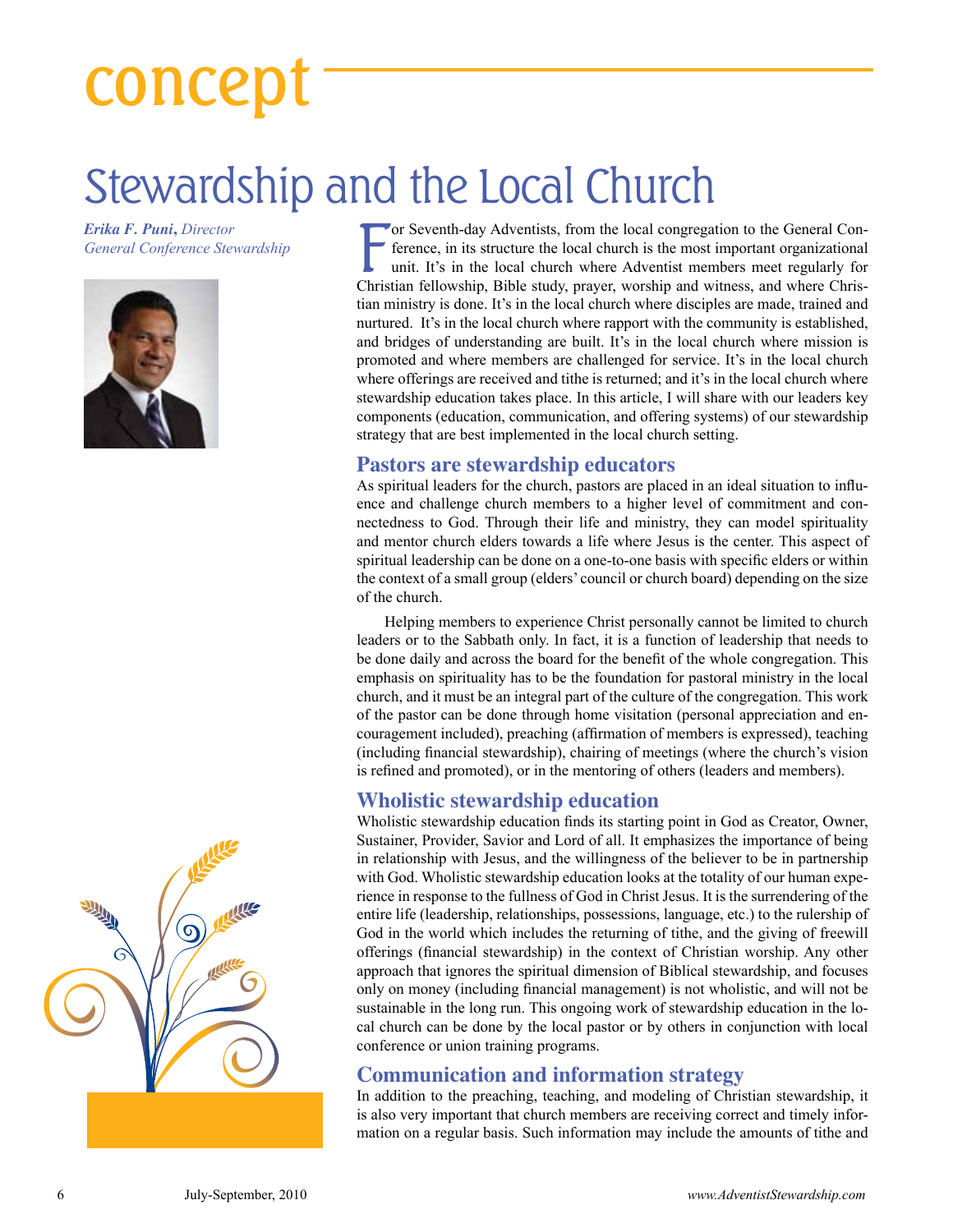## concept

offerings received; how these funds are being used in the work of mission both locally and globally; and how financial giving is making a difference in the ministry of the church in some specific part of the world. The delivery of accurate and current information builds trust among membership, and it can result in increase commitment by members to the work of God.

How to communicate these kinds of information to members will vary from church to church, but there are some very basic and inexpensive means of communication that can be employed for this purpose. The Sabbath bulletin is one such avenue, and by adding special stewardship inserts or bookmarks with stewardship messages in the bulletin can also maximize the usefulness of this tool. Placing stewardship quotes and current stewardship news items on the projection screen between Sabbath School and the worship service can create interest in stewardship while providing a critical communication link between members and the church. Other communication means may include verbal affirmation and expression of appreciation by leaders Sabbath morning, and the presentation of mission and financial reports during board and business meetings of the church.

#### **The offerings systems**

Helping members to understand the particular offering system operating in the local conference and division, whether it is the Calendar of Offerings (COO), Personal Giving Plan (PGP), or the Combined Offerings Plan (COP) is critical to the success of stewardship practice in the local church. Information on any one of these systems is readily available through the local conference; and the local church can also request assistance, if necessary, from the conference treasury for someone to help members understand how the Adventist church supports mission and ministry through offerings.

If the Adventist church is to succeed in making mature stewards of God's Kingdom in the world today, then I challenge all of us who are leaders to prayerfully consider this stewardship strategy as a means of revitalizing Christian stewardship in the local church.

### **stewardship window news from the director's desk …**

#### **Last Division Advisory for the 2005-2010 Quinquennium**

Division Advisories are a key activity of the Stew-ardship Department, and this advisory last year at the Euro-Asia Division (ESD) Office at Moscow provided support, encouragement, direction, and orientation for all directors (division and unions) present.

This program also marked the last division advisory for the 2005-2010 quinquennium; a significant milestone for the department. An additional bonus for the ESD Advisory was the presence, participation, and partnership of Wilfredo Sumagaysay, GC Associate Director for Trust and Planned Giving.

**Seated from left to right: Andrey Arfanidi, Stewardship Director, Euro-Asia Division; Erika Puni, Director, GC Stewardship, and Wilfredo Sumagaysay, GC Associate Director, Trust and Planned Giving.**

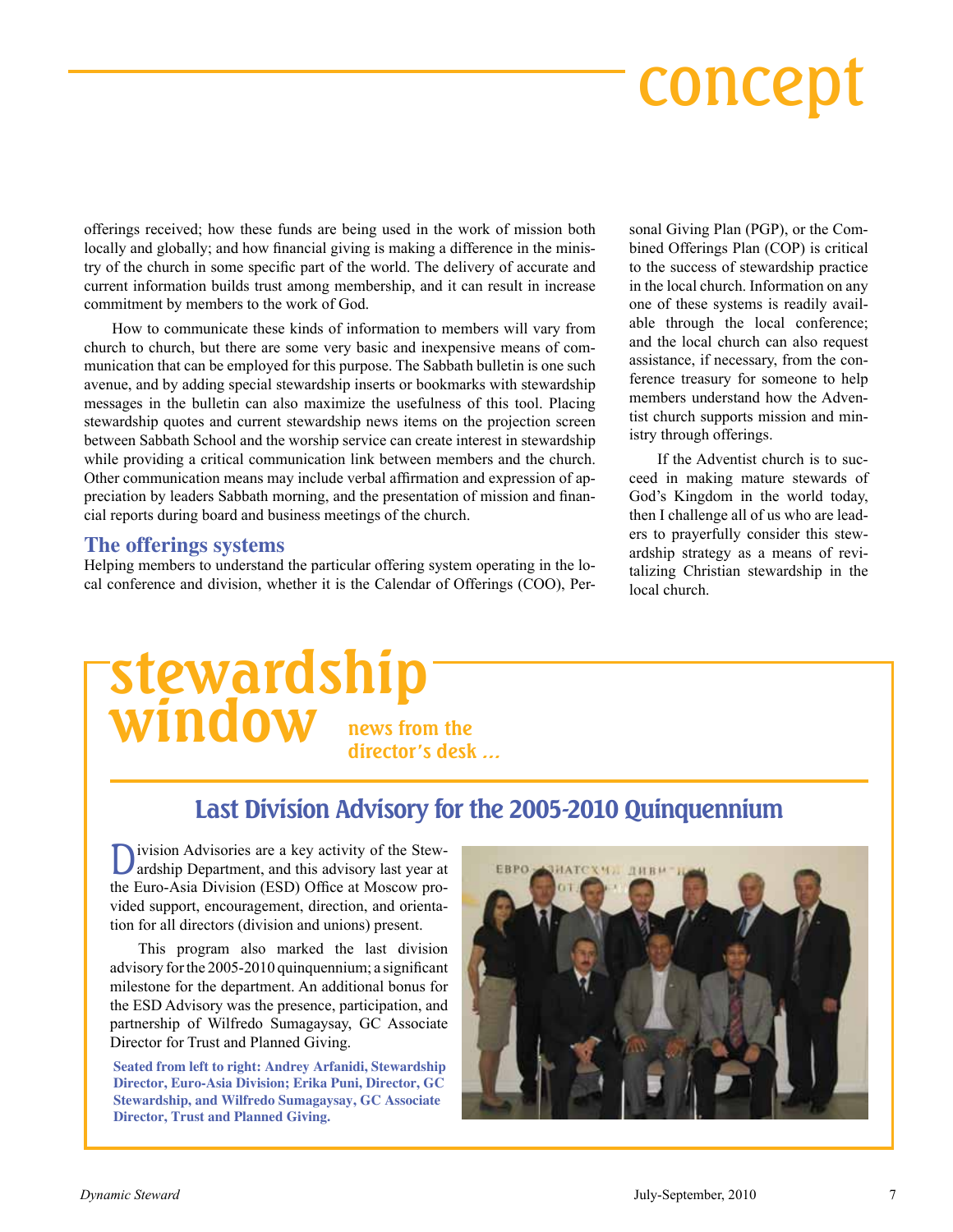## seeds

### Creative Stewardship Ideas

*Sharon E. Terrell Associate Pastor Pioneer Memorial SDA Church Berrien Springs, Michigan*



*Since January 2004, Sharon E. Terrell, has served as an associate pastor at the Pioneer Memorial SDA Church, located on the campus of Andrews University, Berrien Springs, Michigan. She is currently pursuing a masters degree in pastoral ministry (MAPMin). Married 47 years to J. Richard Terrell, associate treasurer, Lake Union Conference of SDA, she and her husband have two children, Rick and Kara, each of whom have provided 2 grandchildren. Pastor Sharon has served the Seventh-day Adventist Church for more than 30 years. Before taking a call to the Pioneer Memorial Church, she served as the Trust Services director for Andrews University. From 1992 to April of 1999, Sharon was the associate director of Trust Services & Development and the director of Women's Ministries for the Ohio Conference. During the 11 years she and her husband were employed by the Wisconsin Conference, Sharon served as business manager at Wisconsin Academy and then accepted a call to the Wisconsin Conference where two of her roles were church and school auditor and communication director. Her hobbies have varied through the years. But she has always been an avid reader and loves to work in her very small flower/vegetable garden!*

The multicultural congregation of a unopportunities for stewardship educations in the senior citizens, our goal for each individual relationship with God that develops faith. he multicultural congregation of a university campus church provides many opportunities for stewardship education. From our youngest members to our senior citizens, our goal for each individual is to promote growth in building

A very important first step is to elect a chairman for the stewardship committee and assist, as needed, in building a team that is representative of the church body in culture, gender, age and spiritual gifts. It is very important to allow this group to think outside of the box for new and improved ways to "educate." At the Pioneer Memorial Church on the campus of Andrews University, many excellent ideas for stewardship education have been generated by the members of this group.

 Here is an idea for providing a learning opportunity for four and five year olds (Eager Beavers) through the Adventurer Club. One of their learning segments is about returning tithe and giving offerings. The class leader brought her students to the church one Sunday morning for a hands-on experience. As Stewardship Pastor, it was my good fortune to talk with these active boys and girls about why we return 10% of every dollar to Jesus and give love offerings, too. The teacher had given me a list of questions for which the children needed answers that I incorporated into our discussion. After a lively conversation, the leader and I assisted the children in filling out tithe/offering envelopes especially designed for children.



**Eager Beaver Johanna Hong fills out a tithe envelope that is especially designed for children.**

Then I had the children come to the sanctuary and serve as "deacons" by taking up the offering. Two were chosen to pass the plates and others sat on the pews and placed the tithe/offering envelopes they had just prepared in the offering plate. They took turns until all had taken up the offering. Then I asked them if they knew what happened to the money and tithe envelopes after the deacons take them away. They did not know. So, we went to where the deacons count the cash and allowed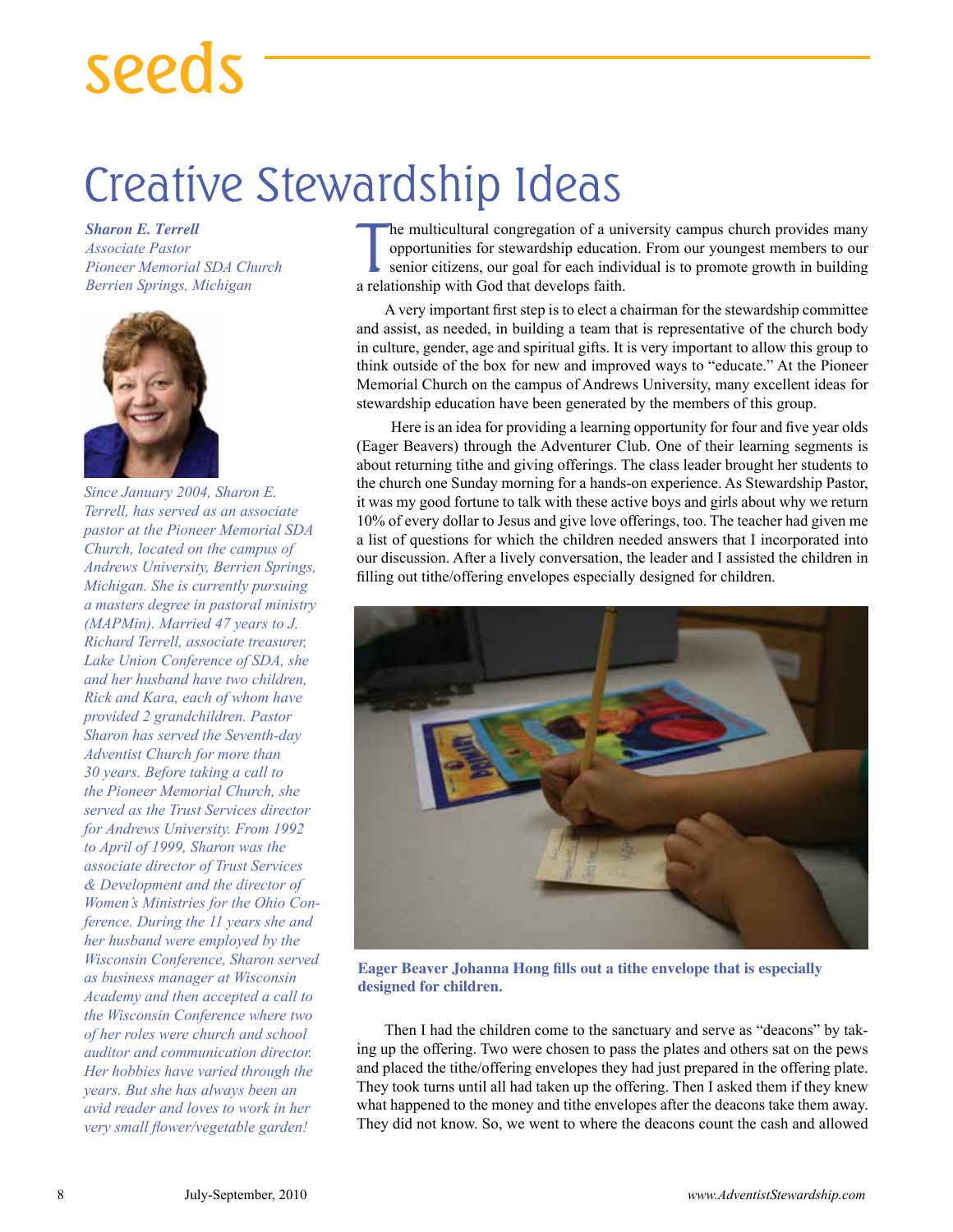

**Eager Beavers from left to right: Johanna Hong, Chris Ngugi, and Rebekah Capps experience counting money with the dollar and coin counter.**

each child to use the dollar counter and the coin counter. This was quite successful; they did not want to leave! As a parting gift, I gave each one a copy of *Dollars and Sense from Grandmommy* by Kathy Reid, (*http://www.adventistbookcenters. com*), which features a story and workbook approach for learning the principles of stewardship.

 During this school year, I have been providing a 50-minute "chapel choices" feature for Andrews University undergraduate students. I used short films (from 12 to 20 minutes) from the "God Provides" series (Crown Financial Ministries, *http:// www.Crown.org*) featuring *Widow and Oil*: What Do You Have?, *Jeremiah's Call:* God's Design for Hope; *Abram's Reward*: Making Major Life Choices and *Abraham and Isaac*: Mine or His? After the film, the students gathered in small groups to discuss questions I had provided and then we went to an "open forum" style dialogue and concluded with a short film wrap up. I had from 45 to 100 students and the setting was the chemistry amphitheater. Though this film series was used for a university student group, it can be adapted to many settings as outlined in the materials provided by Crown Ministries.

Have you noticed that those who call for the offering for local church budget often explain the use of the funds as providing "heat, lights and water?" Of course, this budget provides for so much more! And so this year we are preparing a weekly bulletin insert featuring four areas—operating budget, evangelism, Christian education and other offerings (such as conference and world budget offerings.) We provide a short explanation of how each offering assists the ministries and operations of the church and we always include photos (worth a thousand words!), the offering goal and year-to-date total. Many people have expressed their appreciation for this insert and told us how much they are learning. Music to our ears!

Maybe you can adapt one of these ideas for your stewardship education program or, perhaps, this article has sparked some creative thinking on your part as to how your congregation could benefit from a fresh approach. May God bless you as you provide leadership in modeling God's example of generous giving.

#### **The Stewardship Vision for God's Church**

It is a few years from now. Pastors and local church leaders have been successful at creating a stewardship environment in the church. They have taught, trained, supported, and encouraged the church family in Biblical financial stewardship.

People are implementing Biblical principles into their lives. They are growing in generosity, saving on a regular basis for the unexpected, and moving out from under the bondage of consumer debt.

Their lifestyles are marked by moderation, discipline, and contentment. Money has been eliminated as the rival god, and they are growing in their relationship with the Creator God.

It is Sabbath morning and people are arriving for services.

In their countenance is a radiated joy that comes from being a generous giver. In their demeanor is a sense of peace―a lack of anxiety over financial matters, a pervading sense of contentment and gratefulness.

Marital conflict over money has been largely eliminated. The members enter worship with a sense of anticipation and expectation of God's presence and work among them.

The church's ministries are fully funded, and the church has a strong outreach globally and to the local community. It extends the love of Christ in very tangible ways to those in need.

Funds have been made available to provide church facilities that wonderfully facilitate ministry and that are maintained with excellence.

The question before leadership is, "What is God calling us to do with the abundant resources with which He has entrusted us?"

Taken from the book, *Faith and Finance: Financial Planning with a Faith Factor*, NAD Stewardship Department.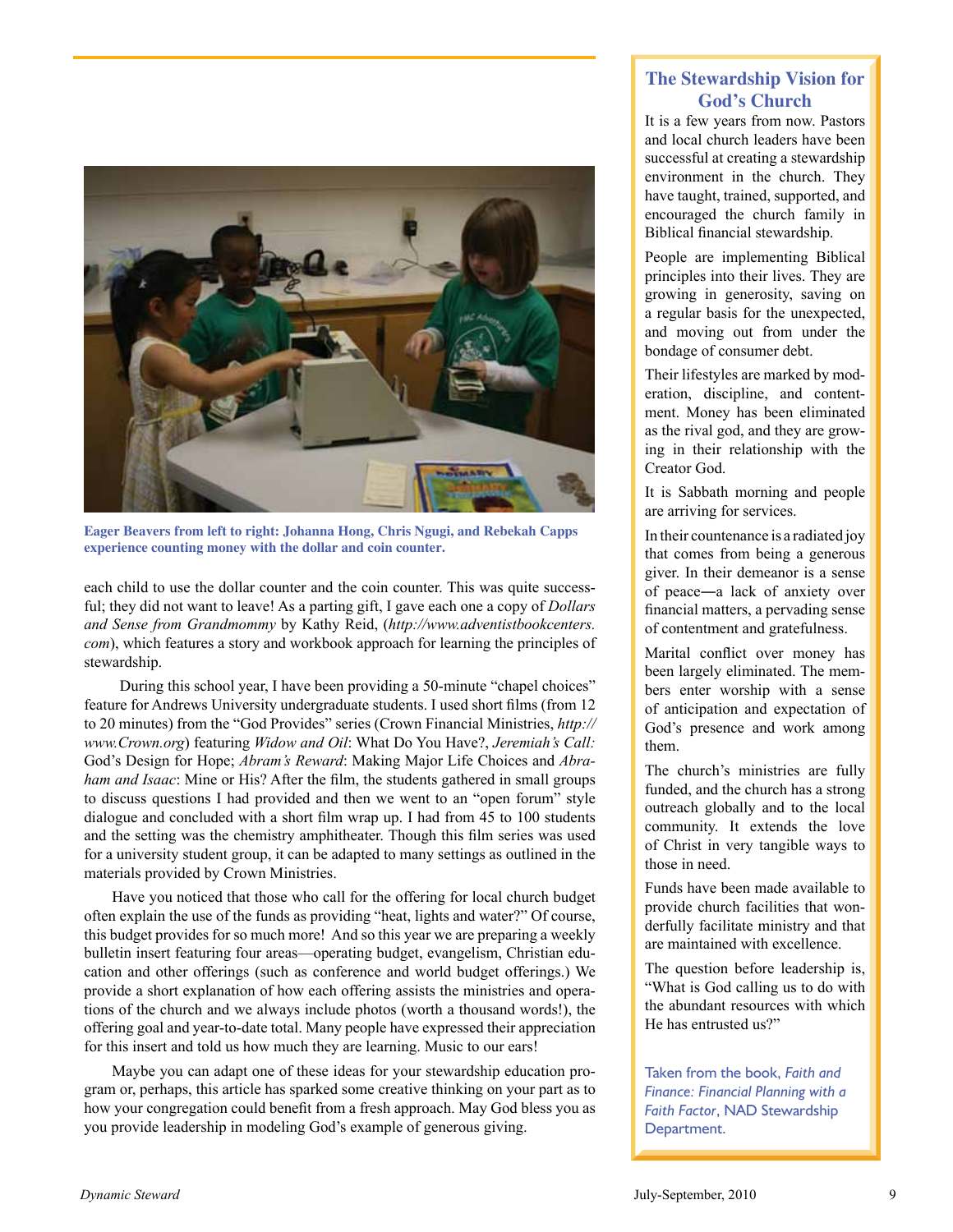## tool

### The Steward Leaders Game™

*Randal G. Dick Executive Consultant Design Group International*™ *Kohler, Wisconsin*



*Randal G. Dick is an executive consultant with Design Group International™, a consulting firm specializing in organizational development. Randal serves as counsel to leaders of teams and often comes alongside organizations much like a pathologist, to help assess, define and heal organizational dysfunction. Randal is a Certified Stewardship Professional and holds a Master's Degree in Intercultural Studies from Fuller Theological Seminary. Randal began his career as a pastor and for the last 17 years before launching his consultancy was director of International Ministry for a denomination, overseeing operations in over 70 countries. Together with his wife, Susan, and cat named Harley, Randal resides in the United States, in Western Washington.*

 $\prod_{\text{train}}$ he 2010 Christian Leadership Alliance National Conference held in San Diego, California, April 19-21, 2010, offered to the almost 2,000 ministry leaders in attendance more than one hundred premier educational intensive training courses and workshops spanning a comprehensive range in the fields of leadership and stewardship.

One of the leading-edge approaches for training high-level leaders in stewardship yet also applicable to local-church stewardship education is the creative and original strategy of implementing a hands-on experience of the board game, The Steward Leader's Game™. Attending the daylong intensive course with actual involvement in The Steward Leaders Game™, the *Dynamic* 

*Steward* editor appreciated its value and endorses it as a beneficial and worthy educational tool for both leader and local-church stewardship education.

It was a privilege to interview the workshop facilitator Randal G. Dick, Executive Consultant, Design Group International™ for the *Dynamic Steward*.

#### *DS: What is The Steward Leaders Game™?*

RD: The Steward Leaders Game™ is an instrument that gives leaders and congregations a concentrated education in stewardship principles in a short period of time and in an enjoyable manner. It was designed by experts in learning methodology, together with groups of pastors and other Christian leaders who helped develop scenarios and assure strong stewardship integrity. We call it a game because people obtain the education using a game board, scenario cards, there are some basic rules of play, game objectives and it is possible to win or to lose.

#### *DS: If the purpose of the game is educational, why put it in the form of a game?*

RD: The game format actually allows the players to simulate an entire year's stewardship activity. Players discuss situations to process and make decisions all in a few hours. But there are other powerful benefits of having a

game format: First, people are learning by doing, utilizing both the affective and the experiential mode. This game changes peoples' thinking in a way that stays with them, if used correctly, for years. Secondly, the game allows people of different ages, levels of education or economy; different temperaments and cultures to process learning deep-level stewardship learning. Thirdly, it provides a way for people to talk about issues where there is great divergence of opinion and potential for conflict. Simulation allows people to process critical factors objectively and in advance, thus avoiding conflict.

#### *DS: In what ways could our church use The Steward Leaders Game™ to benefit the church and the members of the church?*

RD: The first beneficial use would be to use the game to train pastors and other administrative leaders to view stewardship in three-dimensional terms. Stewardship in many churches is one dimensional—it is about the expenses and whether we are raising income to meet them or possibly enough to have a surplus. But in

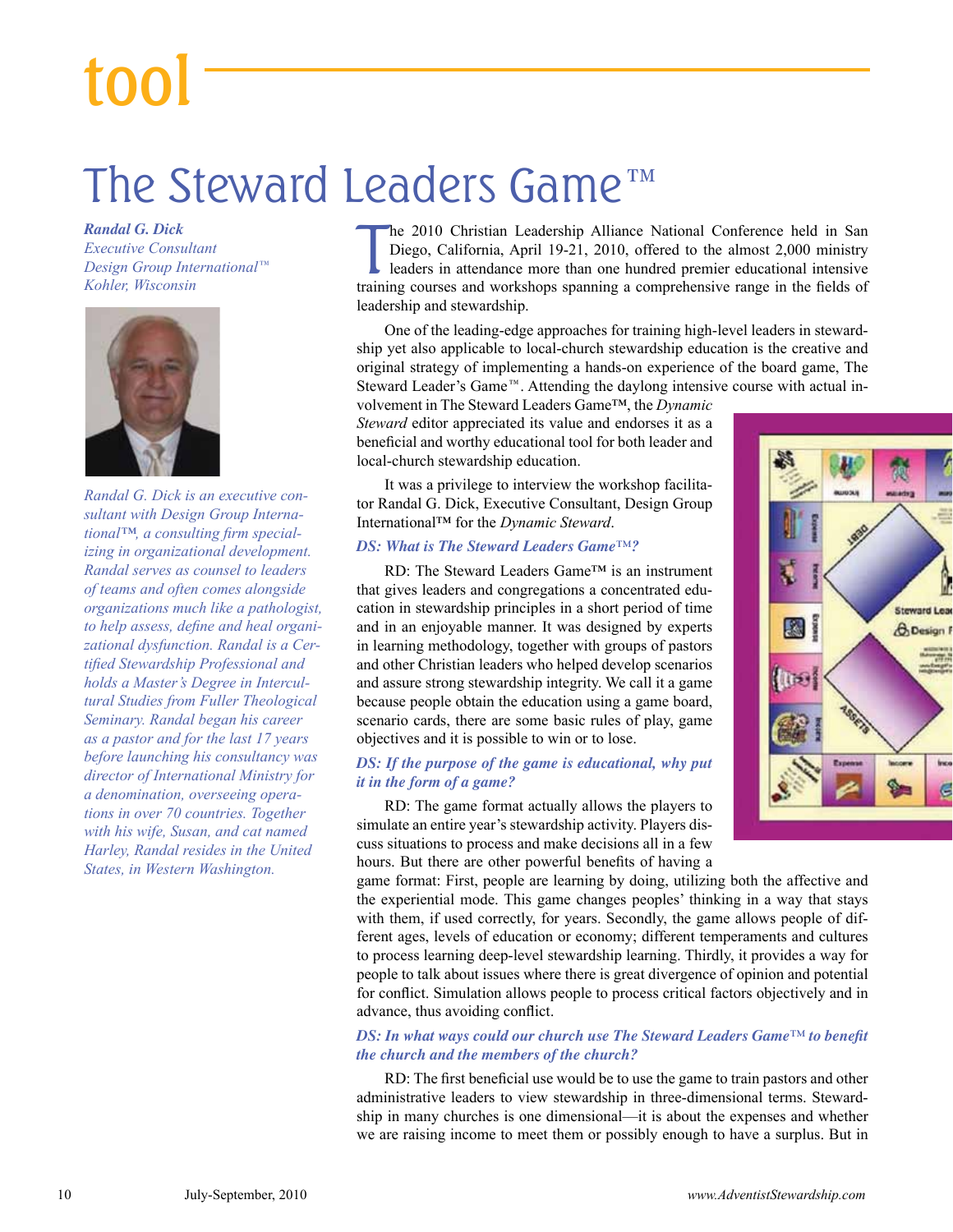## tool

fact, stewardship is a three-fold relationship between finances, ministry and the heart of the people. By the time the game is over, that thinking is planted and reinforced. The second value is to use the game with congregations and help them understand the threefold relationship of stewardship. Every dollar, peso, pound or rupee given represents a heart that is turned toward God and the church. When there is a drop in giving, it is usually the result of a loss of the heart of that person or family. The money and the heart are intertwined. The ministry effectiveness is also intertwined. Effective ministry builds hearts, which tends to attract resources. Healthy finances allows more effective ministry . . . and so on . . . .

> I happen to have a note I received the other day from a pastor in Canada. His congregation played the game about two months ago. He said:



"We invited some young adults (young families parents in their 20's) to participate in the game with us. This is often a generation that has different values to those of the boomer generation, so their perspective on church participation and stewardship was of keen interest to others and myself. What I noted after the exercise of the game was their comment that they felt that they needed to rethink their impact on being involved in church on so many levels, stewardship yes, but on active participation too. They realized that it was not just the leadership that had an impacting role in the congregation, but all the membership could impact the overall well being of the church in its mission of preaching the Gospel. Playing the game helped them realize that even being passive had an impact on the congregation and its mission and therefore being actively involved would be a strong move toward the positive."

#### *DS: We are a global church. Do you feel that the game can be effective in non-Western cultures?*

RD: Definitely yes! The reason I am so emphatic is that I have spent nearly twenty years in ministry leader-

ship across over 70 nations on all 5 continents. The triune principle of stewardship is a Godly value, universal in nature. Design Group International™ works with the client to tailor an optimal game experience. In your case we would work with Seventh-Day-Adventist Conference leadership to create denominationally relevant scenarios, which are put onto scenario cards and used in the play of the game. Say that a particular SDA region outside North America wanted to use the game. We would once again take the SDA oriented scenarios cards and work with the regional leadership to get the best regional contextualization possible. The only barrier to some heavily subsidized areas might be the cost.

#### *DS: Yes, how affordable is the game?*

RD: Business leaders learn to consider cost not merely based on the price tag, but on the ROI—Return on Investment. The Steward Leaders Game™ seems to have an excellent ROI. There was one church leader who wanted to buy it for use in his administrative area but wasn't sure that the game was worth its price. I helped him gain perspective by analyzing his probable ROI. If he had only 30 churches, and if only one donor in each congregation was impacted by the game to either increase their contributions by 25% per year he would have had the three-year license paid in the first year with some money left over per year. We believe that the game delivers excellent return on investment primarily spiritually, but also financially.

*DS: Thank you Randal. If readers want to contact you for further information, or to see about the possibility of a demonstration, how can they contact you?*

RD: I'm happy to answer any questions. My email is randald $\omega$ designgroupintl.com and my telephone number is 1-877-771-3330 ext. 9.

*DS: I gained much, both personally and professionally, from this stewardship tool and I want to express to you appreciation for your time and sharing. I wish God's richest blessing for your ministry and leadership at Design Group International™. Thank you again, for the good work that you are doing in support of stewardship education for both high-level as well as the grass-roots local church leadership.*

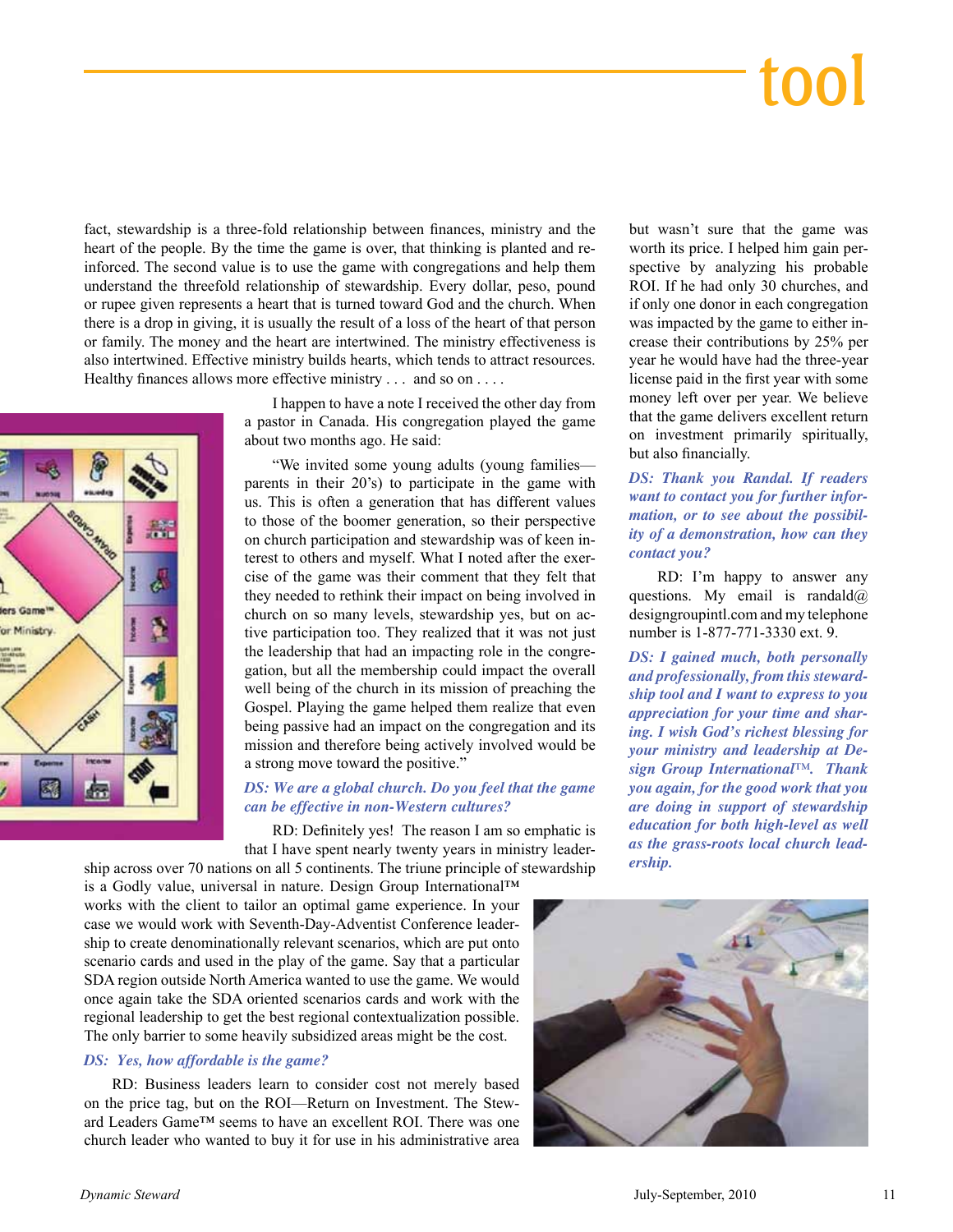## perspective

### Teaching for Knowledge

*Orville Ortiz Associate Treasurer Texas Conference Alvarado, Texas*



*Orville Ortiz has been associate treasurer of the Texas Conference since October of 2005. He entered denominational work in July of 2000 as business manager of Indiana Academy from the Mortgage Banking Business in Milwaukee, Wisconsin, where he was a member and church treasurer at the Milwaukee Hayes Spanish church. He currently serves as an elder at Burleson church in Burleson, Texas. Elder Ortiz has been conducting Biblical Financial Principles seminars and hosting the study groups since late 2006 even though he always had an interest in the subject from a young age. He enjoys baseball, basketball, hiking, and camping. Elder Ortiz is married to Rachel Ortiz, a Graphic Designer. They have been married for nine years.*

In the New King James version of the Bible, the beginning of Hosea 4:6 reads, "My people are destroyed for lack of knowledge." This Bible text struck me<br>around 2007, the beginning of the financial meltdown, during my perso n the New King James version of the Bible, the beginning of Hosea 4:6 reads, "My people are destroyed for lack of knowledge." This Bible text struck me search for what God had to say in His word about the subject of money and possessions.

Within the Adventist church, the concept of stewardship has always been understood in the context of time, resources and talents, as gifts from God (Matthew 25:14-30) because He is the Creator and Owner of all. As a result of understanding God's place, as our Creator and Redeemer, we present ourselves a living sacrifice (Romans 12:1), which means we will live a life for God in gratitude for His mercies, kindness, and grace in saving us from our sins. We normally express these thoughts through prayer, church attendance, and witnessing about our Christian experience.

As someone who was raised in the Seventh-day Adventist church, and as current elder at my home church; as I read Hosea 4:6 and searched what the Bible says about the subject of money and possessions, two realizations came to mind. First, church members do agree with the concept of dedicating our lives to God through the use of our time, talent, and resources; but when it comes to money and possessions we have narrowed God's ownership to tithe and offerings. Second, because we have narrowed His ownership to tithe and offerings, the other 90% has not been considered as part of that which God owns, and redeemed as His through our conversion experience.

As an elder of the church, this signaled to me the necessity of providing our church members with knowledge (2 Timothy 3:16) of what the Bible says about handling money and possessions. If people have no knowledge of what God says about handling money and possessions, the void will be rapidly filled with instruction from the surrounding culture.

#### **Knowledge of God's economy**

The pervasive consumerist culture, which was forced to slow down because of the present reality of our economy, suggested to people that acquiring more was important, and if one cannot afford it, debt was the solution to acquire what we could not afford. I discovered when hosting a Crown Financial Ministries class in our church, that people did not realize they were adopting the worldly standards, which diminished their capacity to give. The resources in their possession were occupied in acquiring more. Not only were their resources occupied in acquiring more, but their unearned future resources were committed to this cause, leaving little opportunity to look for reasons to give. This vicious cycle, has hurt the biblical model of churches, because the members do not have the capacity to be consistent givers. Money and possessions are tied up, and in some cases, people have not slowed down to even be able to think about it.

Now as a church, in order to continue the mission of spreading the gospel to the entire world, we must come to their rescue, and free them from the world's models, and bring them to the knowledge of the biblical model, towards what Crown Financial Ministries calls God's economy.

When I hosted the Crown Financial Ministries small group class in our church, it was amazing to see the impact knowledge made in the lives of those attending. In the first meeting, we talked about financial goals, and I remember one of the members mentioned they wanted to upgrade the size of their house, but by the time we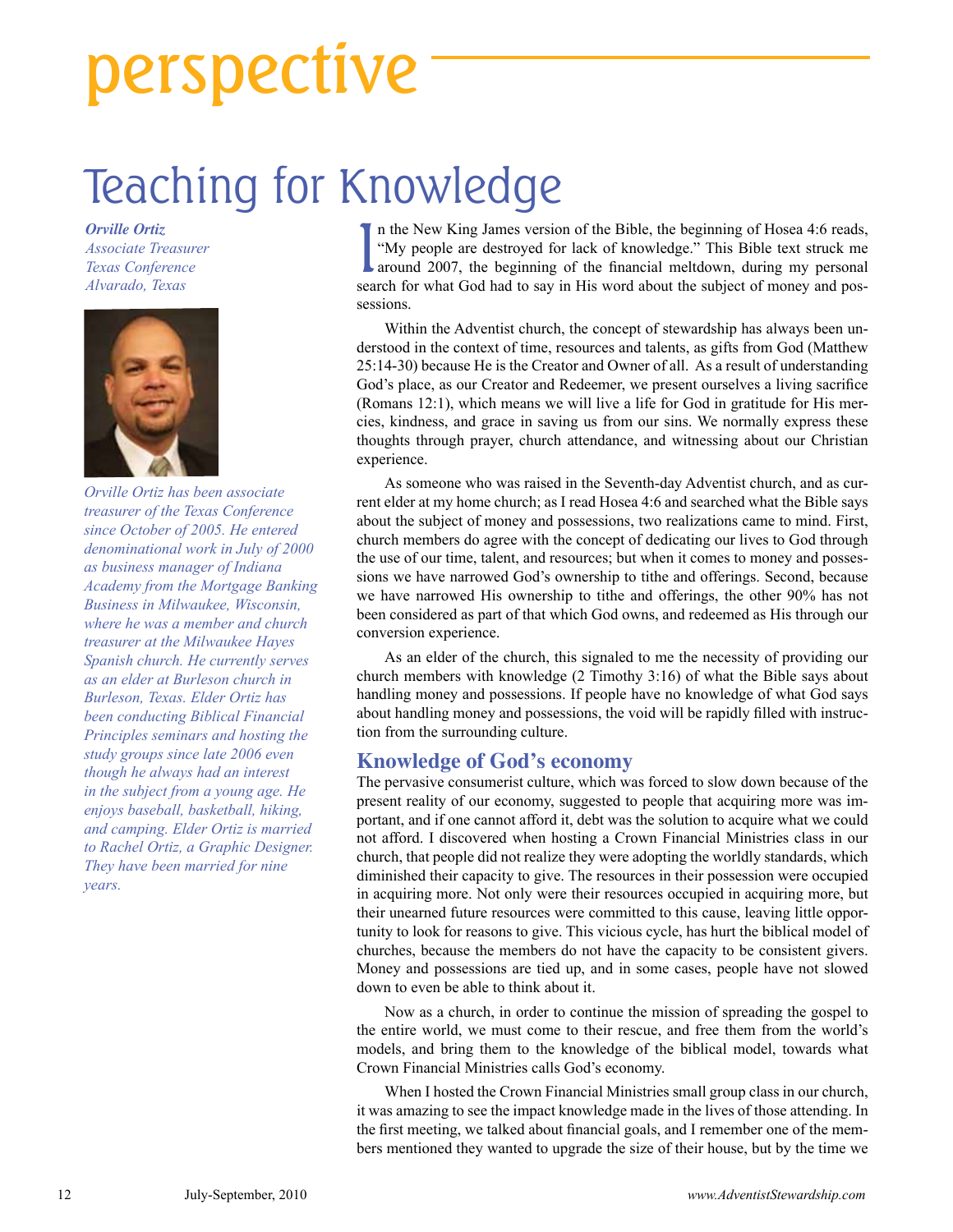met to discuss the fourth lesson the member said, "remember my goal of wanting to upgrade the house, that has changed, I will stay in my current home so that I do not increase my debt load, and can continue to give to God's cause, the house I have is sufficient for my needs." By this time in the class we had discussed God's role as Owner, Creator, and Provider, our role as stewards or managers, and the subject of debt from a biblical perspective. All it took was knowledge, for a person to begin to understand why God gives us resources in the form of money and possessions, and how they are a tool to continue to advance God's work, as well as provide for our needs.

It is evident that lack of knowledge is what destroys people's lives, it puts us in a position where there is no margin because our culture tells us that our riches here on earth is what provides our comfort. Jesus warned not to build riches on earth (Matthew 6:19-20) because this can become a stumbling block for the mission of the church and a stumbling block to our spiritual connection with Christ. Instead he asked us to build riches in heaven. When one asks how do we build treasures in heaven the answer comes (Matthew 19:16-21), go sell all that you have and give it to the poor. There are the materially poor and the spiritually poor, and God has called us to take care of both.

Lack of faith may place us in a similar position. God promises he will supply all of our needs repeatedly throughout the Bible, (Psalm 136:25; 145:15-16) and gave us examples of how he can do that (Deuteronomy 2:7, Matthew 14:15-21) yet somehow our faith is weak, but I believe it is weaker when we lack knowledge that God has made available to us.

It is important to note, that giving faithfully is more important than the amount, demonstrated by the parable of the talents registered in Matthew 25:14-30, and in the story of the widow in Mark 12:42-43. God is asking for faithfulness, and the questions to ask are, how do I become faithful? In what do I need to be faithful? These questions can only be answered by presenting to the members the beautiful knowledge that God left in His word, particularly to prevent the destruction of people, not only in their spiritual walk, but also in practical matters of life.

#### **The role of experience**

We can provide all of this instruction to our members in a variety of ways and there are many tools available that help teach. Before teaching can be done, however, the people teaching must have experienced the teachings in their lives, this will allow the teacher's faith and faithfulness to increase. The practical application of the Word becomes a powerful tool when teaching others. Otherwise, people will see it as an insincere approach to simply raise more money, rather than the radical change from our ways to God's ways (Isaiah 55:8-9). It will be essential to have a number of teachers available that have studied the subject and have begun experiencing the changes, to achieve the greatest benefit for the church.

#### **Stewardship education**

What methods can be used to effectively give people knowledge? I would suggest that a sermon series of three or four Sabbaths can be used to declare the importance of biblical nancial principles, this will show the impact this subject has upon the church in matters of faith and in practical matters. The sermon series can be combined with studying the subject as a church for those three or four weeks either after the service, or even during Sabbath school period. I realize that this may change the format of the service for a few weeks, but considering the impact this can have on the lives of church members and the mission of the church, it could be a welcome disruption to the normal services.

As a follow-up, a small group Bible study for those that may want to search deeper into this subject will be essential, and fortunately there are plenty of materi-

als available for this. You will discover that it will be during the personal study time, whether is Sabbath school, or after church, and during the small group study, the greater impact will be felt. Individuals will be faced with God's word on a subject that many are scared to approach, yet very necessary to receive God's wisdom. Once people have received the instruction, they will make decisions. It is very powerful to witness the changed lives and the answered prayers, as people deal with decisions from the past that are affecting them today.

#### **Faith and faithfulness**

I witnessed a married couple in our group that began to pray for ways to get out of debt that was oppressing the family, and before they knew it, they began to receive calls from people that were interested in buying the very same things that held them in financial bondage. If we make teaching this information part of our ongoing ministries, and make it a matter of prayer, I truly believe we will see faith and faithfulness increase in the members, as they see God providing for their needs as they provide for the material and spiritual needs of others.

Tools available that I have used are Crown Financial Ministries, a biblical based study on financial principles, and now the series produced by the Seventh-day Adventist church called *Faith and Finance* available in English and Spanish, which are well priced for people looking for instruction or for a church beginning this ministry.

I hope that churches incorporate teaching people about stewardship in all aspects, and that they take a special interest in the area of money and possessions, so that people's lives can be restored to order, and they can continue to contribute not only with their time and talents, but also with the money and possessions God has placed in their care to continue to advance the Gospel.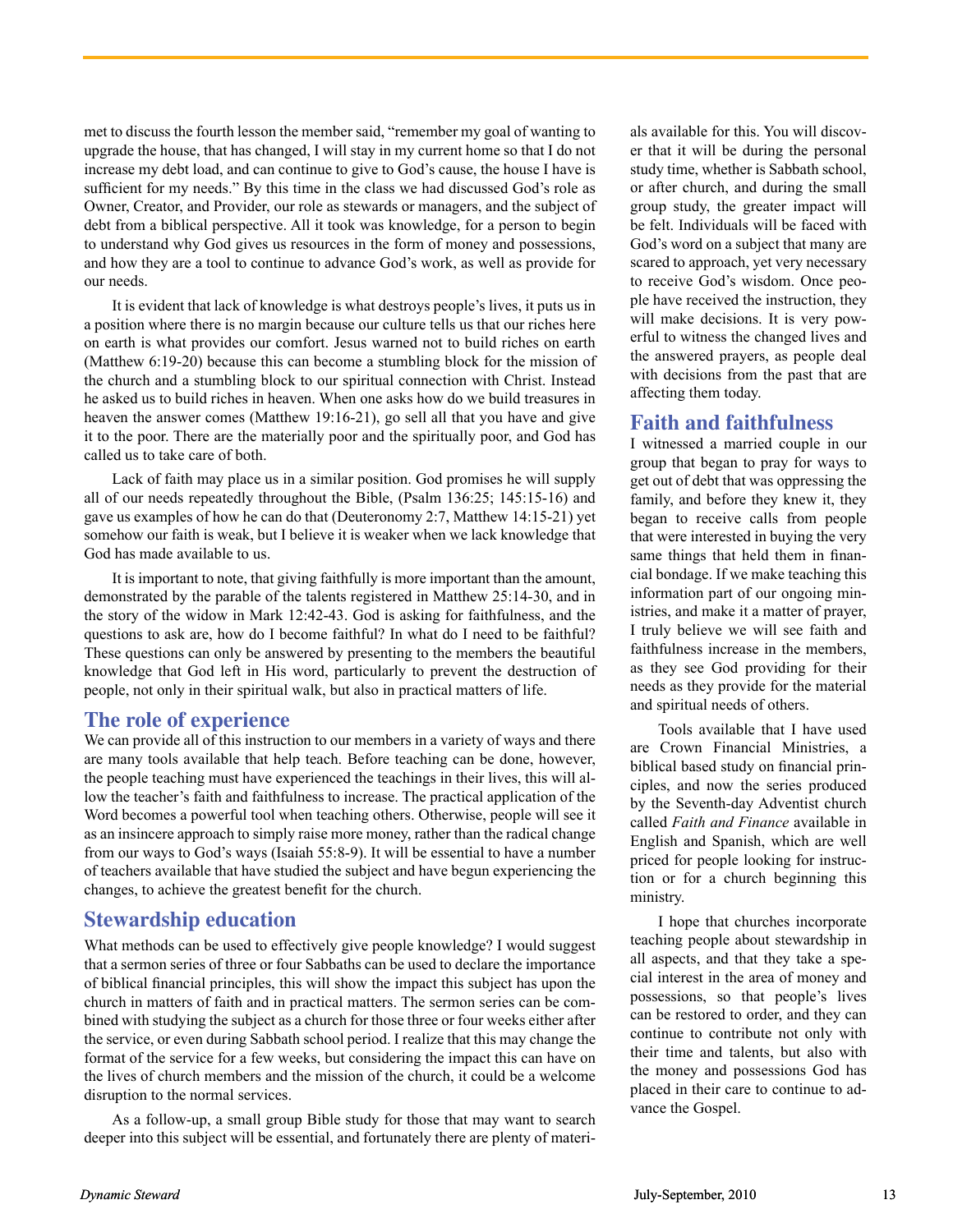## interview

### The Stewpot

*Gordon Botting*

*Stewardship Director Pacific Union Conference Westlake Village, California*



*Gordon Botting, DrPH, CHES, CFC is the financial educator and stewardship director for the Pacific Union Conference of Seventh-day Adventists. In this capacity, for the last seventeen years he has developed money management materials and regularly conducts financial workshops and seminars both statewide and nationally. A widely published author, Dr. Botting has developed a number of practical money management seminars. His most recent stewardship publication Open the Windows, was developed to assist local congregations with their year-round offering and donation programs. He was a contributor to a chapter on retirement finances in the book for seniors entitled Prime Time Living and numerous chapters in the NAD 2009 financial workbook, Faith & Finances. Also, Dr. Botting has written numerous practical money management articles for both American and Australian magazines. Dr. Botting—an avid gardener, enthusiastic reader, world traveler and family man—currently resides in Lincoln Hills, California, with his wife, Margaret. They have two married children and three granddaughters Savannah, Ivy and Addie.*

What began fifteen years ago as a bulletin insert for the local churches of the<br>Pacific Union Conference in the North American Division, today, is trans-<br>lated into Spanish and French with Portuguese and Korean being added Pacific Union Conference in the North American Division, today, is translated into Spanish and French with Portuguese and Korean being added next year. *The Stewpot* has become a global resource on stewardship for the local church.

Following is an interview with Dr. Gordon Botting, creator and editor of this helpful monthly stewardship bulletin.

#### *DS: How would you define stewardship?*

GB: Stewardship is much more than just about money and possessions, stewardship also extends into every aspect of our lifestyle. It really is all that comes under our management as resources, that is, our health, the environment, relationships, time, and spirituality.

#### *DS: What was the origin of The Stewpot and what goals did you have for this creative resource?*

GB: Fifteen years ago, when I was appointed stewardship director for the Pacific Union Conference, there were over 800 local churches in the union. I became aware that if I were to visit each church on Sabbath, it would take me over 15 years to accomplish this task. How could I bring stewardship education to the local church? The idea came to me of providing the local church with a monthly bulletin insert that would bring practical stewardship ideas to each church member.

First, I worked on a catchy title. The name of the bulletin is a combination of two ideas: "stew" is a derivative of stewardship and "pot" is a shorter form of potpourri, depicting a variety of ideas. Therefore, *The Stewpot* depicts a bulletin containing a potpourri of ideas on the topics of stewardship and also finances.

#### *DS: What review have you received from local church pastors on the benefits of The Stewpot?*

GB: On the whole, they are very appreciative to receive this monthly bulletin insert on stewardship.

I have to mention that on occasion we have had to clarify that we do forward *The Stewpot* to be printed as a church bulletin insert and not only as a resource for the pastor.

#### *DS: What feedback have you received from individual church members?*

GB: Speaking at camp meetings, I ask the question, "how many have read *The Stewpot*?" Always, there is at least fifty percent, of these they share with me that they have found the stewardship information extremely helpful, while others mention that they find it inspirational and look forward to receiving it every month. Others, have also mentioned that they have implemented the financial ideas given and that they have worked, and their financial picture has changed as a result. It is always very rewarding and a blessing to meet church members in whose lives stewardship education makes a difference.

I have an interesting story for you. A while back a conference president contacted me and commented that he did not like *The Stewpot* issue on the topic of vehicle maintenance. Three months later a car magazine contacted me asking permission to include this issue in their magazine!

*DS: That brings up the question, what other suggestions or ideas do you have as to how The Stewpot might be incorporated other than just as a local church bulletin insert?*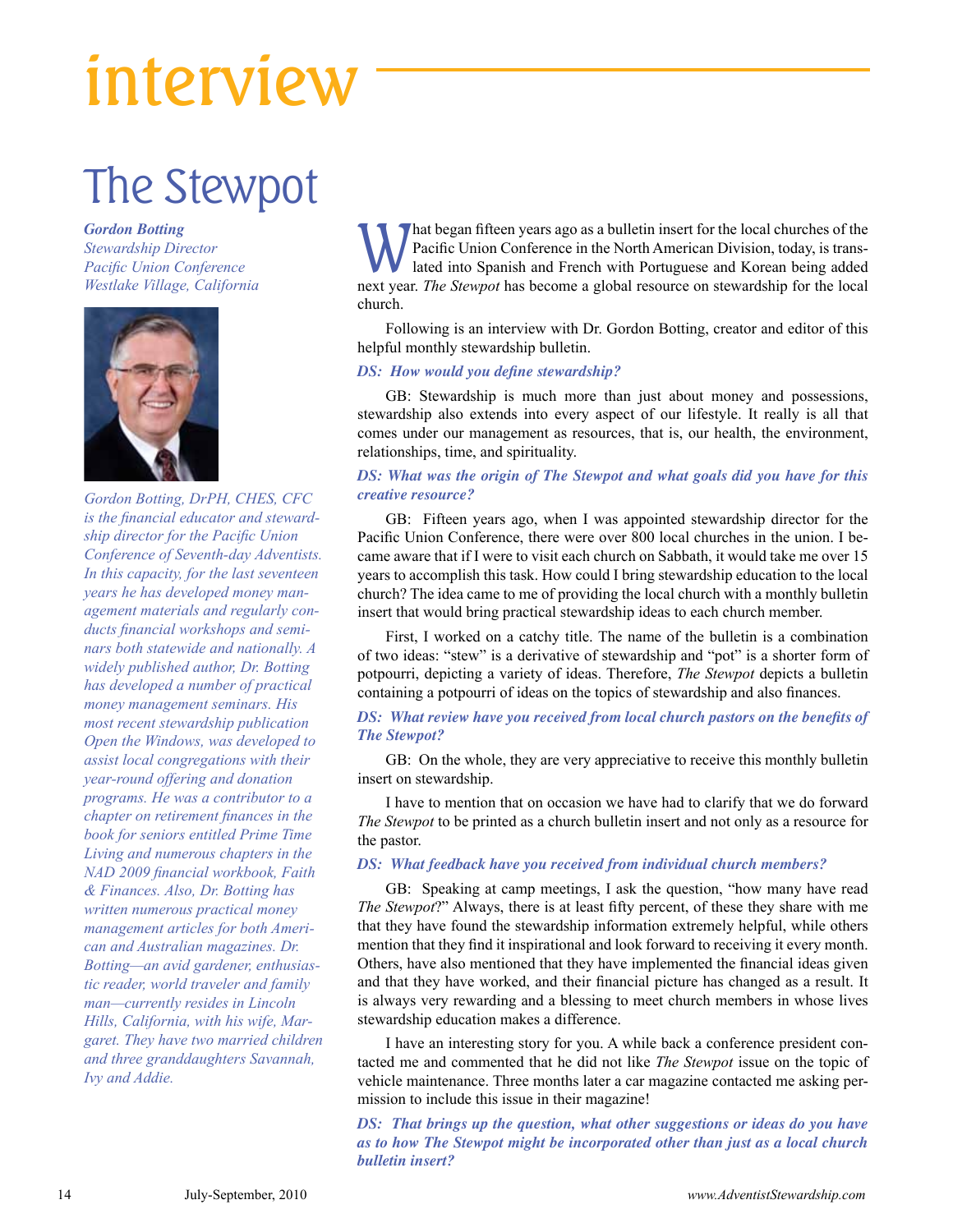### interview

GB: There are many business people in the church who print it and provide it in their place of business. For example, there is a dentist, who makes it available in his waiting room. Another church member in the church distributes it at hospitals as well. It is also a great sharing tool to extend out to the community.

#### *DS: What topics can we look forward to this coming year?*

GB: Over the past 15 years, I have covered a wide spectrum of topics, from Wall Street to gambling, to the prosperity theology. This year, I did an issue for children and next year I intend to create an issue for teenagers as well. My goal every year is to make sure that I include at least one issue on the most serious

challenge that we face in the U. S. and that is consumer debt. Therefore, I have addressed ways to get out and stay out of debt. This brings the focus to the importance of savings. It is important to have a broad understanding how saving, debt, and giving are related to tithes and offerings, budgets and financial planning. Good financial planning is like the foundation of a house. If it is solid, it will withstand the elements. If your financial planning is also solid, it will withstand the emergencies, and allow you to plan for the future needs and desires of your family, for example, such as your children's education or beginning a personal



*DS: Since, The Stewpot is created with an American context in view, how might our global readership incorporate this practical stewardship resource?*

GB: The principles are very much the same wherever you might find yourself in the world in terms of greed and the accumulation of possessions. For example, in our context one might want a newer model car, in another country perhaps it will be a second goat or tin roof to replace the thatch one.

*The Stewpot* seeks to communicate that stewardship is about balance in our lives. It reminds us that we are stewards and allows for reflection on how well we are managing our resources while living out our life on this earth.

#### *DS: Your passion to bring practical stewardship to the local church is evident. Is there a conviction that plays a part in your commitment to stewardship?*

GB: Yes, in my family history my father experienced bankruptcy three times.

Needless to say, the family lived through the consequences of financial difficulty. My parents subsequently separated as a result of the financial stress that this brought into the marriage. However, I must mention that my mother after the first major money crisis personally arranged with the town's creditors and paid back within a twoyear period the outstanding debts that my father had incurred. Thus, modeling good money management to

> her son. It is said that individuals react to their family history, for example, where a child grows up with alcoholism, they will choose to either drink or not drink at all.

In my case, I reacted and opted to become financially disciplined and debt free. It was with much sacrifice that my wife and I contributed to our children graduating from college, debt free. I am most blessed to have married a partner who is an excellent money manager.

Therefore, I feel strongly about what I write. As a child growing up, I experienced the outcomes

of financial difficulties in the home. I know today the significance and how important it is for couples to know how to communicate about finances with one another. It is very true that who you marry will make a difference in your finances and overall quality of life.

*DS: Thank you, Gordon, not only for the time that you have shared with the DS today, but also for your invaluable contribution of stewardship education for the local church worldwide!*

business.